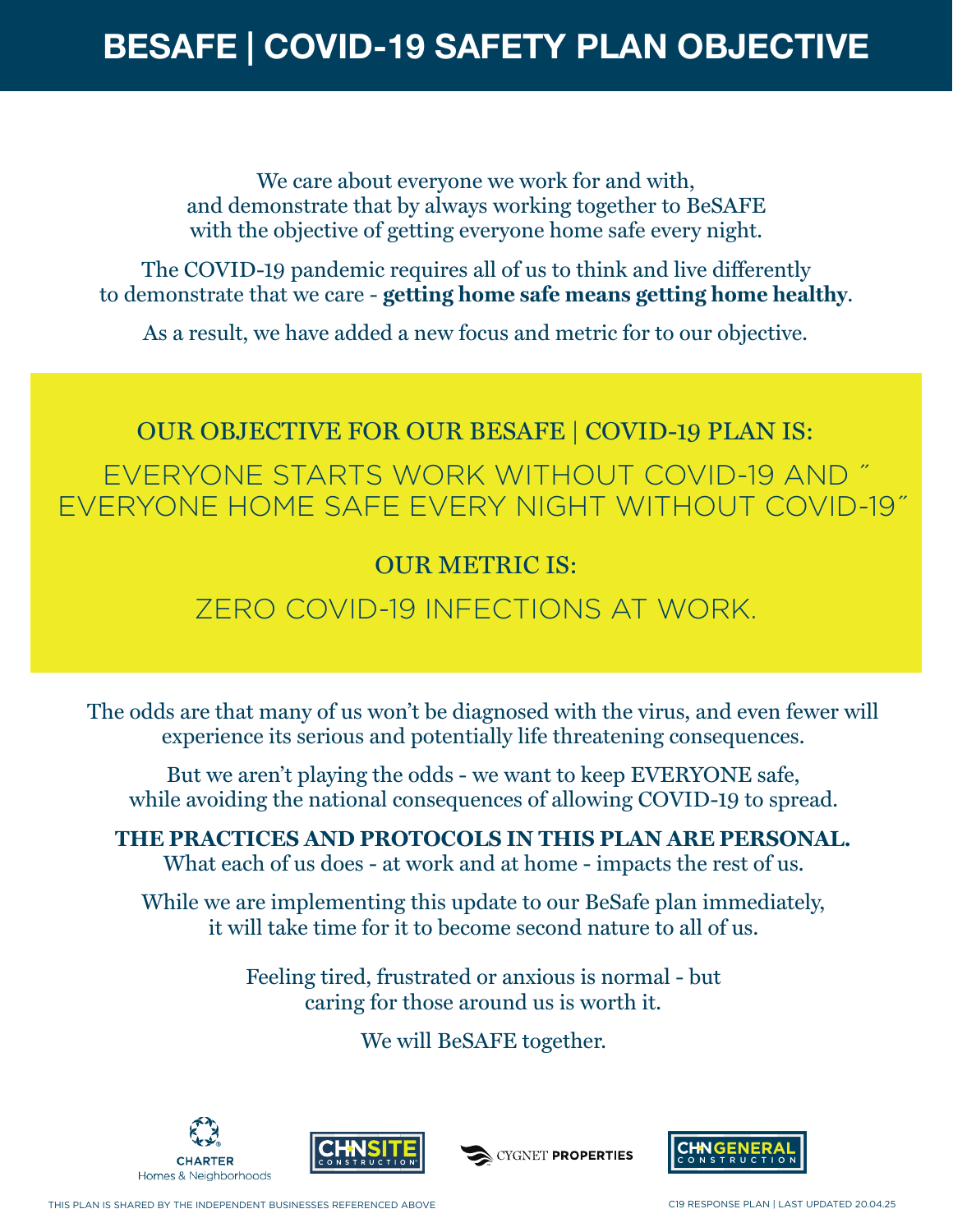# PERSONAL HEALTH ACTION STEPS

## THIS IS PERSONAL˝

What each of us does - at work and at home - impacts the rest of us. Take responsibility for your actions and we will BeSAFE together.

#### **WEAR YOUR FACE MASK**

• From the time you leave your vehicle to the time you return to it, you are expected to wear a face mask that meets the requirements of the PA Department of Healths Guidelines.

### **PRACTICE SOCIAL DISTANCING**

- Keep at least six feet away from other people whenever possible.
- Greet people with a smile and warm hello, but not a handshake, hug, or high five.
- Don't put anyone in your car.

### **DON'T SHARE TOOLS OR FOOD**

- Use only your tools it's usually thoughtful to share, but not right now.
- Bring your own food, drink, and utensils to work ready to consume, with no preparation required.
- There will be no communal food spaces, glassware, utensils or refrigeration available.
- Do not provide any food or drink to homebuyers or prospects.

### **WASH YOUR HANDS**

- Wash your hands frequently throughout the day for at least 20 seconds sing HAPPY BIRTHDAY twice - get between fingers, under nails, on the top of hands, and wrists.
- Soap and water are the best option (if soap and water are not readily available, use an alcoholbased hand sanitizer with at least 60% alcohol).

## **DO NOT TOUCH YOUR FACE**

• Avoid touching your eyes, nose, and mouth with unwashed hands.

## **CLEAN YOUR SPACE OFTEN**

- In equipment, vehicles, and workspaces, wipe down all hard surfaces and touch points with approved disinfectant, including fueling handles, doors, and pumps. Surfaces can only be disinfected after any dirt is removed.
- Keep all work devices clean, wiping them down with alcohol wipes often.

## **STAY HOME IF YOU HAVE SYMPTOMS OR CONTACT**

- According to the CDC guidelines, the symptoms of COVID-19 include a fever, persistent dry cough, and/or difficulty breathing. If you are experiencing these symptoms, STAY HOME and contact your healthcare provider to discuss treatment or testing. STAY HOME If you have been in close contact with either a person diagnosed with COVID-19 or a person who has a COVID-19 pending test result.
- DO NOT RETURN TO WORK until you AND your manager have agreed on a plan to return.







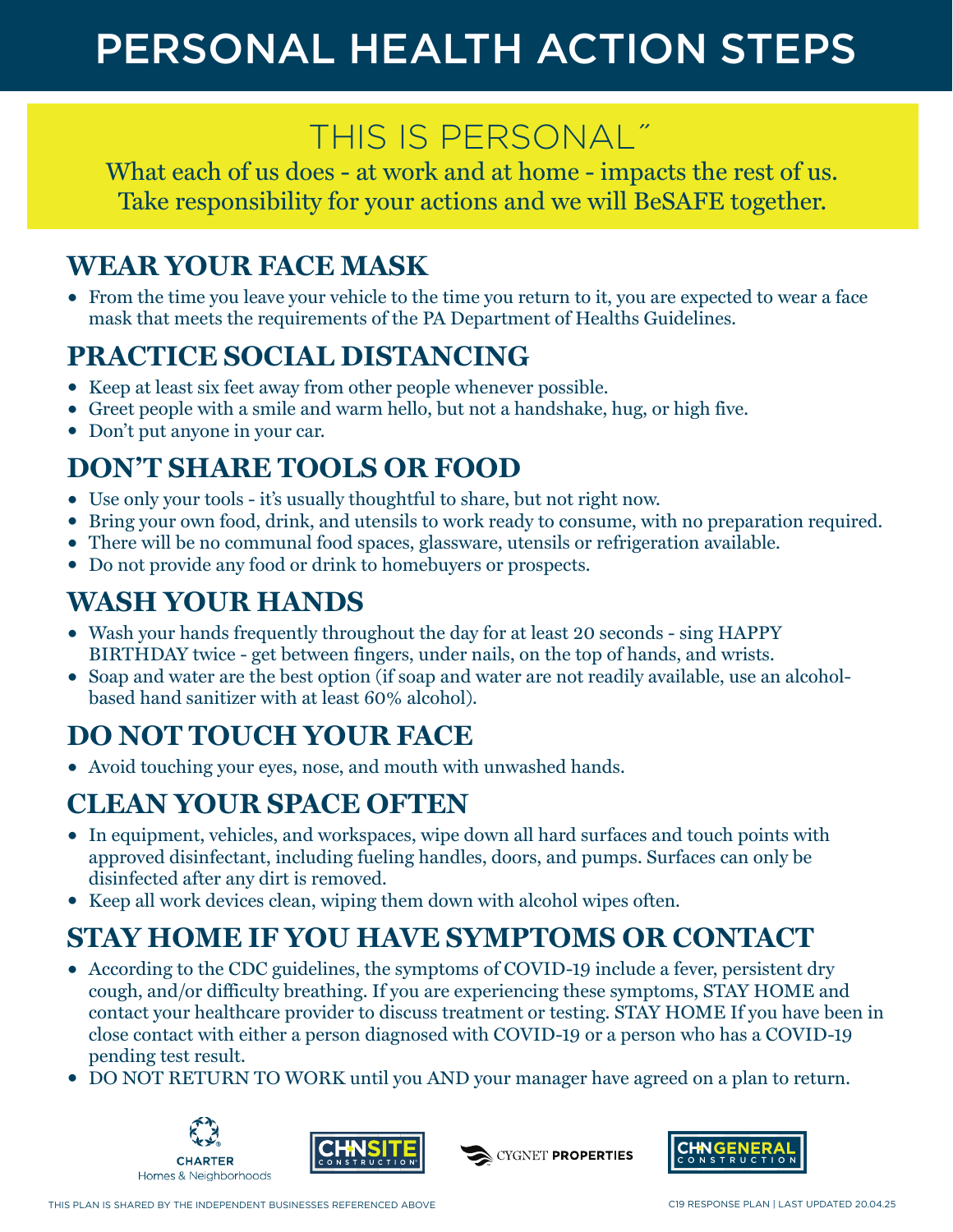# HEALTHY MEETING PROTOCOLS

## THIS IS PERSONAL˝

What each of us does - at work and at home - impacts the rest of us. Follow these protocols and we will BeSAFE together.

#### **IF YOU HAVE TO MEET WITH TWO OR MORE PEOPLE**

- Meet virtually if you can accomplish your objective. If that is not possible, meet outdoors or indoors as a last option. Meet with as few people as necessary and never with more than 10. Maintain six feet between participants.
- Do not meet or transport anyone in ANY vehicle.
- Prior to the meeting, the organizer will ask each participant the TWO HEALTHY CHECK-IN QUESTIONS (*Do you have a fever, persistent dry cough, and/or difficulty breathing? Have you*  been in close contact with a person currently diagnosed with COVID-19 or who has a pending *COVID-19 test result?*). If a participant answers "yes" to either, they cannot attend the meeting.
- Bring as little to the meeting as possible. Do not share documents. Participants will be asked to have hardware to view electronic documents when possible. Otherwise the organizer will ensure participants have their own copies to use.
- After any indoor meeting, the organizer is responsible for ensuring the meeting space (including all surfaces, door knobs, handles, chairs, and bathroom fixtures) is appropriately cleaned before the next use. Participants should clean their pens, laptops, and phones.
- Apply these protocols to all meetings, including those with Teammembers, Homebuyers, Homeowners, Residents, Tenants, Customers, municipalities, and consultants.

### **SCHEDULED TRADE PARTNER ACTIVITIES**

- As a Trade Partner, make sure you are familiar with and agree to follow our COVID-19 Safety Plan, including these Healthy Meeting Protocols.
- Use electronic information when feasible do not share pens, clipboards or similar items.
- Maintain social distancing practices when communicating with our team.

#### **VENDOR DELIVERIES**

- Before you arrive onsite with a delivery, make sure you are familiar with and agree to follow our COVID-19 Safety Plan.
- Remain in your vehicle unless there is an absolute need to exit.
- Use electronic information when feasible do not share pens, clipboards or similar items.
- If paper (delivery tickets) is necessary, we will collect it in a zip lock bag and quarantine it for a minimum of 24 hours before handling it.
- Wear gloves when handling delivery tickets and similar items.
- Maintain social distancing even when communicating between a person in a vehicle and one on the ground.
- Wash your hands when finished with a delivery.





CYGNET PROPERTIES